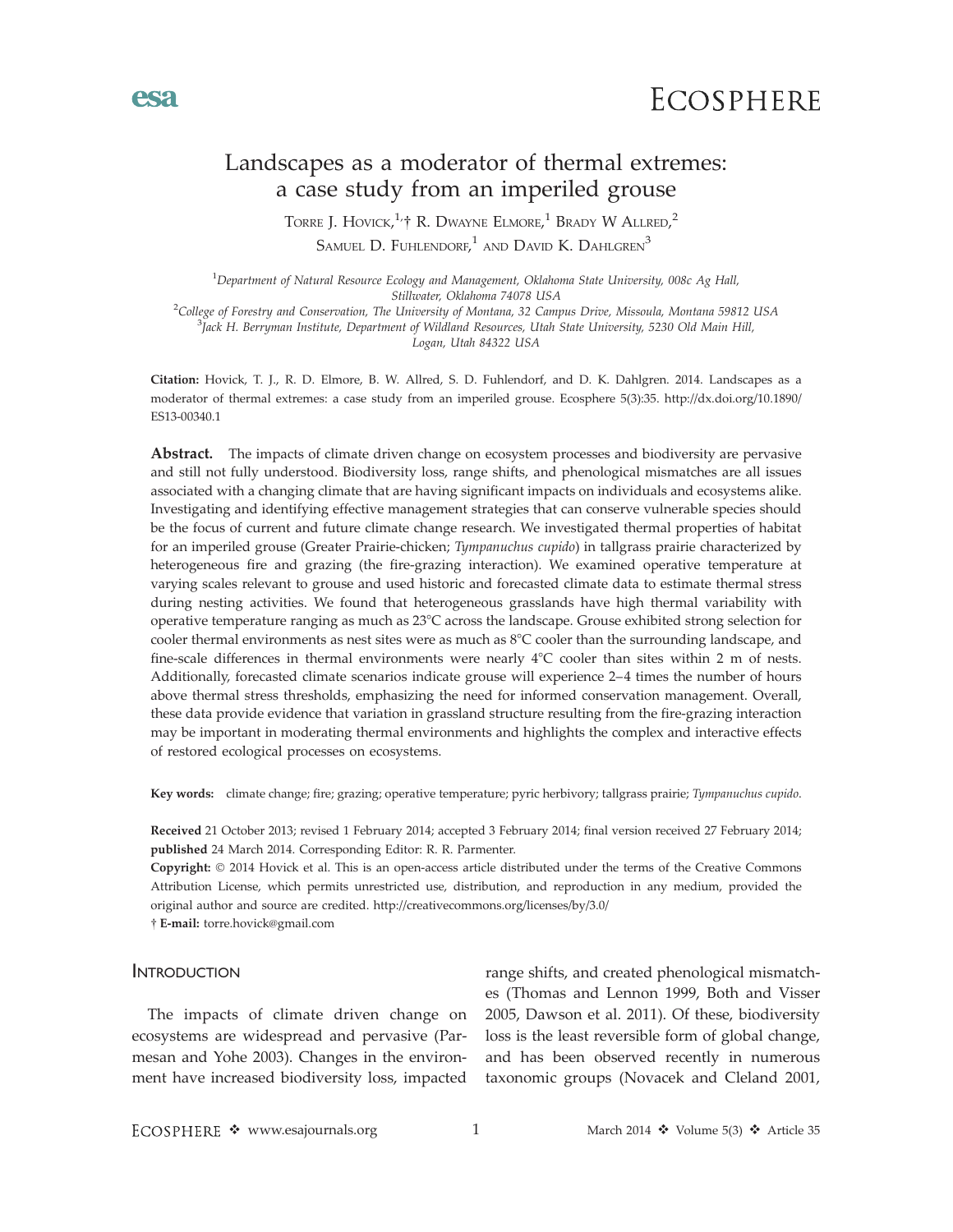Dawson et al. 2011). In addition, extinction risks are predicted to rise through the next century in response to global climate change (Maclean and Wilson 2011). Understanding how species and populations respond to these changes is a problem for ecologists worldwide, and identifying and evaluating effective management strategies that can conserve vulnerable species should be a central tenant of global change research.

The importance of high temperature extremes in influencing species distribution and fitness has long been appreciated (Begon et al. 2006). Therefore, temperature regulation or amelioration of thermal extremes can be an important landscape function (Matala et al. 2013). Despite this, thermal ecology has received much less research focus than other facets of wildlife ecology. Limited evidence suggests that avian nest-site preferences are influenced by microclimatic conditions (Gloutney and Clark 1997), and that nest temperature can have impacts on energy and water budgets of both avian parents and young (Dawson et al. 2005). Furthermore, research on Northern Bobwhites (Colinus virginianus) suggests that thermal stress can have suppressive effects on reproduction through shortened laying seasons and nest abandonment (Guthery et al. 2005). In fact, it has been hypothesized that a large portion of the annual variation in reproduction of gallinaceous birds is associated with annual variation in heat loads in the near-ground environment (Guthery et al. 2005). If thermal extremes increase as a result of climate change as most models predict, it is likely that many species will confront a trade-off between predation threat and thermal stress (Gloutney and Clark 1997).

In addition to the effects of climate change, grassland species have faced numerous threats to conservation and biodiversity, primarily resulting from row crop agriculture and livestock production (Hoekstra et al. 2005). The tallgrass prairies of North America are no exception and are frequently labeled as endangered and a high conservation priority (Samson and Knopf 1996). These ecosystems are characterized by two major disturbances, fire and grazing, which drive and shape ecosystem structure and function (Collins and Wallace 1990, Anderson 2006). Many of the wild fauna within tallgrass prairies require landscapes with varied vertical structure and

resources for food availability, predator avoidance, and thermoregulation, all of which will be affected by fire and grazing animals. Judging by the precipitous decline of many grassland birds, management throughout much of the remaining tallgrass prairie ecosystem has not adequately met these requirements (Robbins et al. 2002, Sauer et al. 2012). A contributing factor to this decline is likely the over-active disturbance regime that is used throughout much of the remaining tallgrass prairie in the central United States, which creates a homogeneous landscape void of patches with dense vegetation (Robbins et al. 2002). Not only does a lack of dense vegetation leave many grassland birds susceptible to predation (Robbins et al. 2002, Winter et al. 2005, Martin 2007), it reduces their benefits from wind protection, nocturnal radiative heat loss, and diurnal heat gain (Walsberg 1981).

Increased exposure resulting from reduced vertical vegetation structure can increase operative temperatures experienced by an organism (Guthery et al. 2005). Operative temperature incorporates energy flow between an animal and the environment and is primarily dependent upon radiation, air temperature, wind, and humidity (Dzialowski 2005). Collectively, these environmental variables determine the actual thermal environment experienced by an animal and influences their body temperature, loss of moisture, and metabolic rate. From an organism's perspective it is important to recognize the difference between air temperature and operative temperature as air temperature alone may be misleading. For example, maintenance of metabolism accounts for 40–60% of daily energy expenditure in many avian species (Walsberg 1983) and thermal regimes of an animal's microhabitat potentially can have a strong influence on energetic costs (Gabrielsen et al. 1991, Swain 1991, Martin 2001). Operative temperatures have become the standard tool for integrating environmental variables in an attempt to describe and understand the interaction between animals and their micro-environment and have been used for a wide variety of animal species (Hertz et al. 1994, Beaver et al. 1996, Forrester et al. 1998, Fortin et al. 2000, O'Connor 2000).

Ecological processes that impact vegetation structure and composition are likely to affect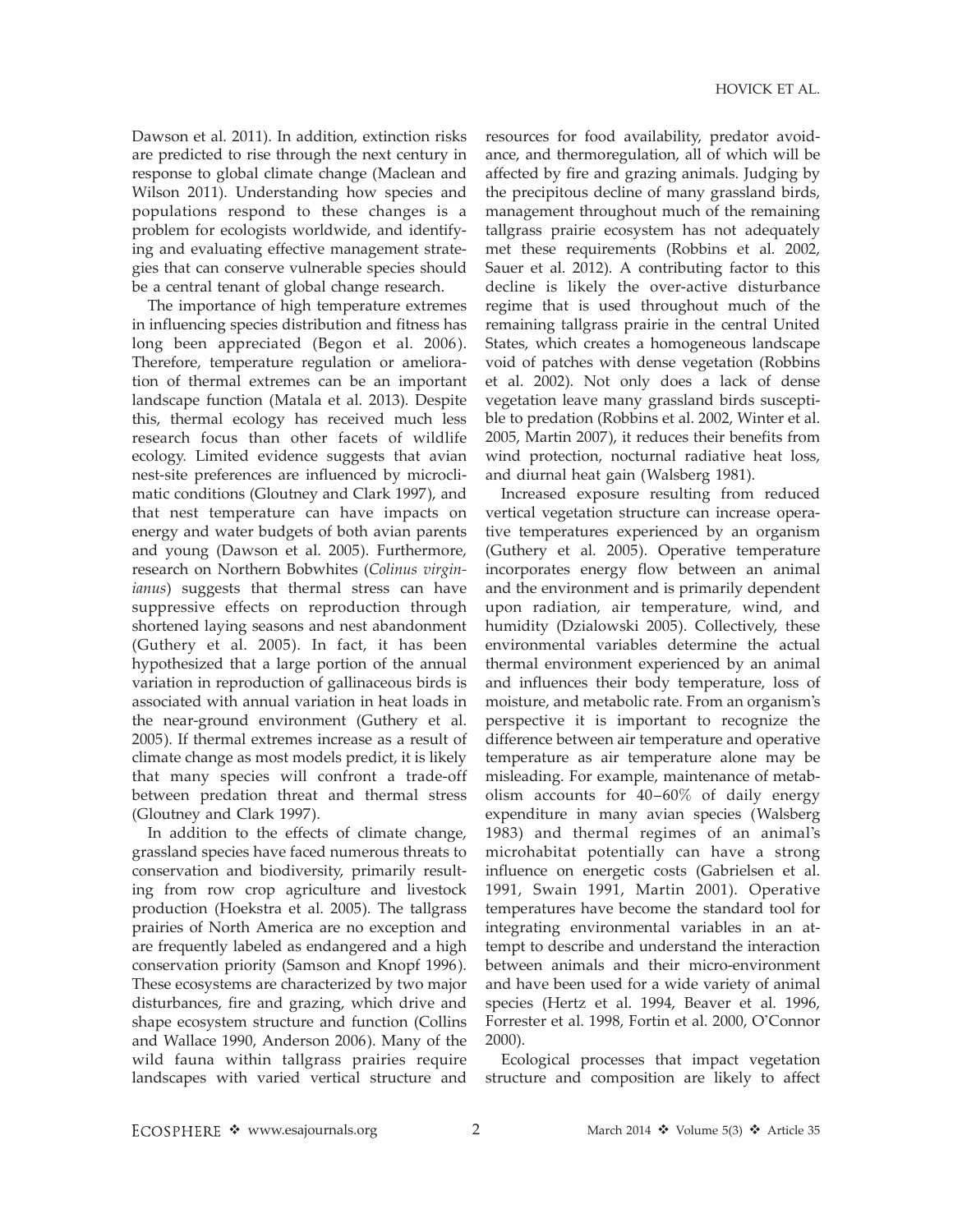microclimates for organisms inhabiting these systems (Matala et al. 2013). A conservation species of concern in the central United States that is potentially impacted by alterations in thermal regimes is the Greater Prairie-Chicken (Tympanuchus cupido; hereafter prairie-chicken). Prairie-chickens are an iconic tallgrass prairie species that have been referred to as indicator and umbrella species for this system, but they have undergone precipitous population declines over recent decades (Robbins et al. 2002, Pruett et al. 2009, McNew et al. 2012). The historic loss of tallgrass prairie for conversion to agriculture has undoubtedly contributed to declines (Johnsgard 1983), but more recently, a change in rangeland management resulting in landscape homogenization is blamed for their demise (Robbins et al. 2002). Annual biomass removal can result in decreased nest survival (McNew et al. 2012), but the synergistic effects of microclimate and predation are hard to separate and the role of microclimates has been explored very little. Improving our understanding of these potential trade-offs by properly quantifying thermal environments will improve future conservation efforts.

The shifting grassland mosaic that results from the interactive effects of fire and grazing across space and time creates a highly heterogeneous landscape that has potential to improve conservation of grassland organisms by minimizing effort to seek thermal refugia as climates continue to warm and become more extreme. Currently, most research and management focus on the main effects of fire and grazing independently, which decouples the inherent interactive effects of these disturbances. We believe assessing grasslands that are managed with interacting fire and grazing, similar to what tallgrass prairie developed under, will provide the best opportunity to understand thermal habitat selection and is critical for assessing habitat use in a way that will inform conservation of grasslands globally. Moreover, the prairie-chicken represents an ideal case study for examining thermal habitat use because of its conservation status, potential role as an indicator species, and evolutionary lineage from cold adapted ancestors thereby leaving it sensitive to rising global temperatures and thermal extremes (Johnsgard 1983, Pruett et al. 2009, PIF 2012). We hypothesized that prairiechickens would seek habitats that lessened thermal stress during nesting and mid-day loafing relative to what was available in the surrounding landscape. Specifically, we investigated thermal environments at nest sites, loafing sites, and micro-sites relative to the broader landscape. This was done across a range of available vegetation patches that result from the spatio-temporal variation of the fire-grazing interaction. Additionally, we compared nest fates in relation to thermal environments, determined current thermal stress on breeding prairie-chickens, and projected future thermal stress on prairie-chickens using forecasted climate change scenarios.

## **METHODS**

## Study area

We examined prairie-chicken habitat use at The Nature Conservancy's Tallgrass Prairie Preserve, located in northeast Oklahoma, USA. The preserve is a 16,000 ha area managed for biodiversity, and is located at southern most extent of the tallgrass prairie ecoregion and prairie-chickens range in North America. The plant community is primarily tallgrass prairie and dominant grasses include Andropogon gerardii Vitman, Schizachyrium scoparium (Michx.) Nash, Panicum virgatum L., and Sorghastrum nutans (L.) Nash (Allred et al. 2013). An on-site weather station records air temperature, solar radiation, and other weather parameters every five minutes (Brock et al. 1995).

The Tallgrass Prairie Preserve is managed in a way that restores the fire-grazing interaction, resulting in grassland structural heterogeneity (Hamilton 2007, Fuhlendorf et al. 2009). The structural heterogeneity becomes present through a series of positive and negative feedbacks as animals are allowed to select from areas that are recently burned and those that have greater time post fire (Archibald et al. 2005, Fuhlendorf et al. 2009, Allred et al. 2011). Nearly one-third of the preserve is burned on an annual basis and nearly 80% of fires are done in the dormant season with approximately 20% conducted during the growing season. The preserve has bison and cattle and both species are managed in a similar fashion with only perimeter fences present and animals are free to move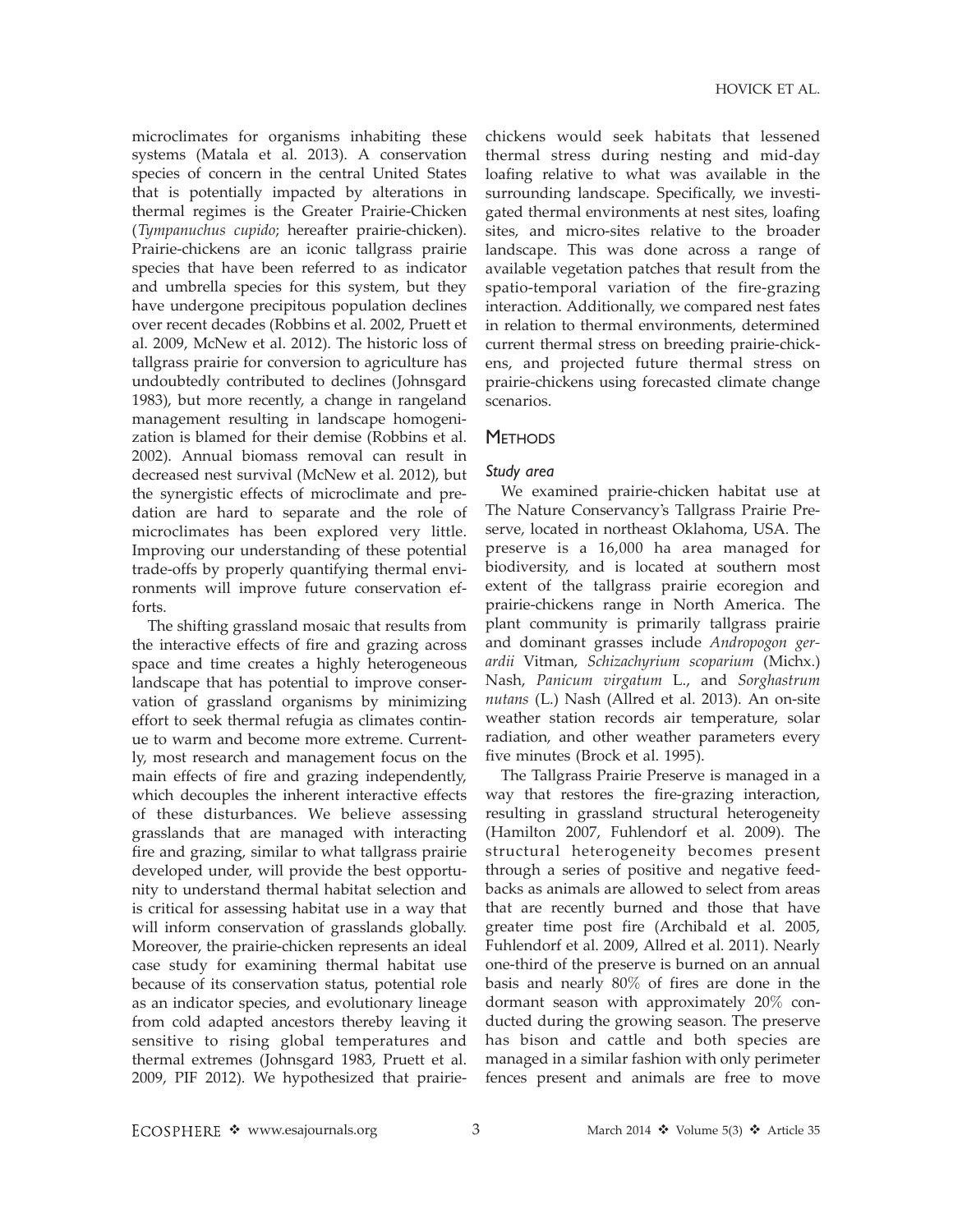within their respective units. Bison and cattle units are stocked with similar, moderate stocking rates (bison: 2.1 AUM/ha; cattle: 2.4 AUM/ha). Vegetation structure and composition at the preserve are driven by the interacting effects of fire and grazing and the corresponding out-ofphase succession from these disturbances (Fuhlendorf et al. 2006, Allred et al. 2011). For more detailed information on the management at the Tallgrass Prairie Preserve refer to Hamilton (2007).

#### Data collection

We measured operative temperature to quantify the thermal environment of grouse and the tallgrass prairie landscape. To quantify thermal environments at the landscape scale, we recorded operative temperature by measuring air temperature inside the center of a black steel sphere (15 cm diameter) placed at ground level (Guthery et al. 2005, Allred et al. 2013). Sampling periods were weeklong and conducted twice during the breeding season (i.e., early May and mid-July) in 2011 and 2012. To capture spatial variation, we used three 50 m transects that varied in landscape features (e.g., time since fire, topography). Within each transect, two by two meter plots were established at 0, 25, and 50 m; operative temperature was recorded at every corner of each plot resulting in 12 sampling points per transect. Transects were moved daily during each sampling period to capture spatial variation and improve thermal landscape characterization (Allred et al. 2013).

We measured operative temperature at each nest site on the forecasted hatch date (i.e., known start of incubation plus 25 days) by placing one black sphere in the nest bowl and three spheres at random locations in the immediate area  $\leq 2$ m) around the nest bowl. Operative temperature was recorded every five minutes for a 24 hour period at all 32 nests that were found and monitored during the course of this study. We used the forecasted hatch date to standardize deployment times and to prevent biasing samples by consistently measuring failed nests earlier than successful nests. We also recorded vegetation parameters such as grass, forb, bare ground, and litter coverage in a  $0.5 \text{ m}^2$  quadrat centered over black spheres both at the nest bowl and the surrounding micro-sites. Additionally, we measured vegetation height and litter depth at each black sphere and took a measure of biomass structure at each nest using a Nudd's profile board (Nudds 1977, Guthery et al. 1981).

We collected thermal and vegetation data at prairie-chicken loafing sites during peak mid-day July temperatures in 2011 and 2012. We define loafing sites as areas occupied during the midday (i.e., 12:00–04:00 pm) by male or female prairie-chickens that were no longer nesting or with broods. We intentionally flushed birds from loafing sites and placed one black sphere in the location that was previously occupied by the bird (identified by depressed vegetation and/or feces). We also placed three spheres in the surrounding vegetation at a distance of 2 m in random directions as described for nest sampling. Black spheres were deployed for 24 hours and collected temperature data every five minutes. Vegetation measurements followed the same protocol described for nest sites.

#### Data analysis

We modeled operative temperature at prairiechicken locations and across the landscape based on the interactive effects of air temperature and solar radiation. Both air temperature  $(^{\circ}C)$  and solar radiation (watts/ $m<sup>2</sup>$ ) were recorded every five minutes at an onsite Oklahoma Mesonet station (Brock et al. 1995). We limited our model to temperatures above  $25^{\circ}$ C to only examine thermal environments at warmer temperatures. Because operative temperatures were not all recorded on the same dates, we used the developed models to predict operative temperatures at prairie-chicken locations and across the landscape on the days that operative temperatures were measured at prairie-chicken nests and loafing sites. This modeled data was used when comparing operative temperatures and trends between prairie-chicken locations and across the landscape.

We used previously published thresholds to interpret and determine thermal stress experienced by prairie-chickens throughout the breeding season. To our knowledge this method has not been tested previously on prairie-chickens or any other grouse species, therefore we considered thermal thresholds developed for Northern Bobwhites (Guthery et al. 2005). Research suggests that Northern Bobwhites begin to show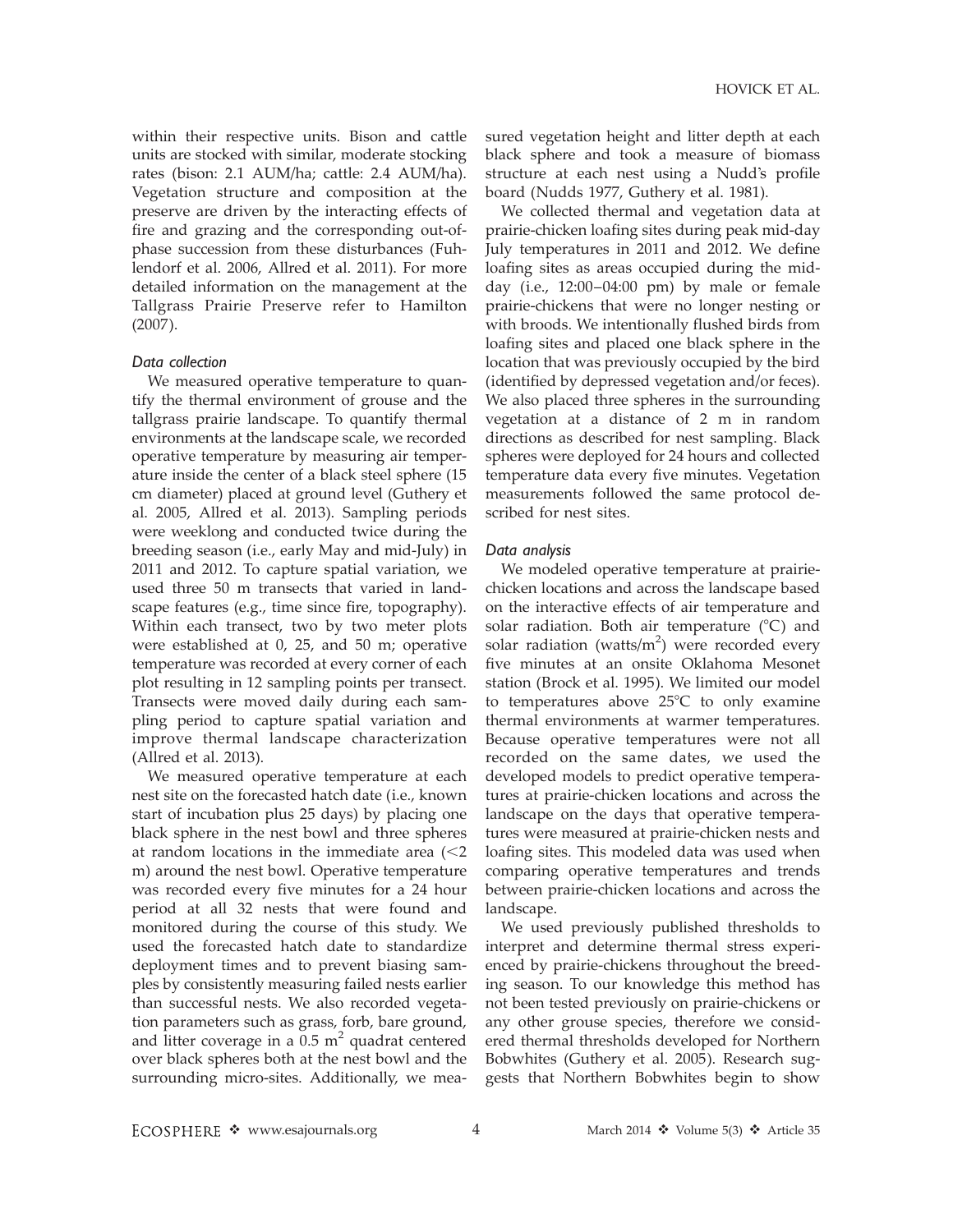signs of heat stress through gular fluttering near  $31^{\circ}$ C air temperature and that at an operative temperature of 39°C Northern Bobwhite become hyperthermic (i.e., individuals become physically incapable of heat dissipation; Guthery et al. 2005). We recognize that this does not represent the precise threshold at which prairie-chickens experience heat stress, but we feel it is a conservative number given the morphological and physiological differences between Northern Bobwhites and prairie-chickens and it represents the most rigorous examination of thermal stress on a Galliformes. Additionally, Northern Bobwhites and prairie-chickens overlap in most areas where prairie-chicken populations persist indicating that they do have exposure to similar abiotic factors and likely have some niche overlap. However, Northern Bobwhites have a more expansive range especially in southern regions of the United States, which is likely a result of their tolerance for warmer environments thereby emphasizing our point that the thresholds used herein are likely conservative and represent a best case scenario. Therefore, to qualitatively interpret thermal stress we modeled daily average operative temperature and compared hyperthermic  $(39^{\circ}C)$  operative temperature) levels across all sites. To get a more quantitative assessment of thermal stress we calculated the long term average (i.e., 1994– 2012) air temperature during the breeding season (1 May–15 July) and summed the total hours per week that exceeded  $31^{\circ}$ C air temperature. We then used the increase in temperature predicted by the Hadley and the PCM high emissions scenario for the end of the century (i.e., 2080) to examine future thermal stress on breeding prairie-chickens. We chose the Hadley and the PCM models because they represent more liberal and conservative warming scenarios, respectively (http://www.climatewizard.org accessed 15 July 2013).

## **RESULTS**

We found that heterogeneous grasslands have high thermal variability with operative temperature ranging as much as  $23^{\circ}$ C across the landscape when air temperatures are  $>30^{\circ}$ C (Fig. 1A), creating the opportunity for grouse and other organisms to seek thermal environments that maximize their chance for survival. As expected, operative temperatures in all environments increased linearly with air temperature, but the rate of increase varied among patches, micro-sites, and nests (Fig. 1B).

Modeled operative temperatures were cooler at nest sites than any other locations measured across the landscape (Fig. 1B), and all of our thermal models adequately explained the variation in operative temperature (Table 1). Moreover, modeled nest site environments were  $4^{\circ}C$ cooler than micro-sites within 2 m of the nest when air temperatures reached  $38^{\circ}$ C (Fig. 1C), and operative temperatures at nest sites had a narrower range and lower mean than micro-sites (Table 2). This difference between micro-sites and nests at such fine scales shows the high thermal variability within tallgrass prairie and implies that prairie-chickens are able to select for cooler, more moderate environments. Additionally, measurements of vegetation at nest sites and the micro-sites were similar for all parameters with the exception of vegetation height, which was significantly taller at nests than micro-sites  $(F_{1, 126} = 4.53, p < 0.05)$  and suggests that shading could be driving operative temperatures at nest sites (Fig. 2). Furthermore, thermal environments were cooler at successful nests than failed nests (Fig. 1D), with successful nests being up to  $6^{\circ}$ C cooler at higher air temperatures. However, there were no statistical differences in vegetation height ( $F_{1,29} = 0.84$ ,  $p = 0.37$ ) or any of the other vegetation parameters measured at nests with different fates, possibly indicating that thermal environments at nests are influencing survival and not predator avoidance through nest concealment. Successful nests also had a more moderate rate of operative temperature increase with air temperature (i.e., flatter slope) when compared to unsuccessful nests (Fig. 1D).

Examination of loafing data also revealed finescale selection for thermal environments with prairie-chicken mid-day loafing sites recorded at  $\sim$ 3°C cooler than the surrounding micro-sites when air temperatures reached  $35^{\circ}$ C (Fig. 3A). Furthermore, maximum operative temperature recorded at loafing sites reached  $65.8^{\circ}$ C while the mean maximum operative temperature at microsites was  $72.44^{\circ}$ C, and average hourly operative temperature at loafing sites was  $\sim$ 5°C cooler at peak daytime temperatures than micro-sites (Fig.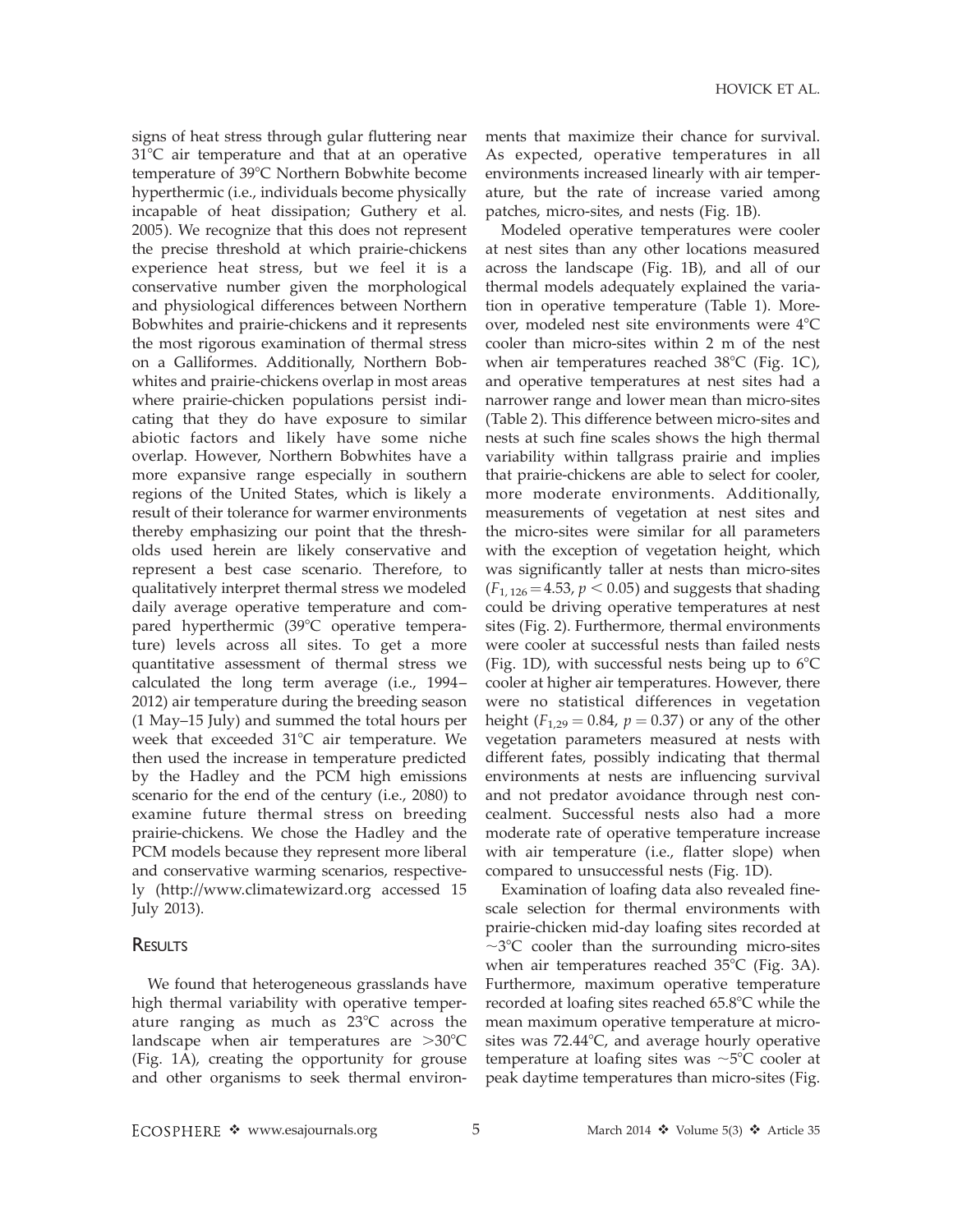HOVICK ET AL.



Fig. 1. (A) Modeled data showing range of operative temperatures that result when air temperatures are  $\geq$ 25°C in tallgrass prairie managed with interacting fire and grazing. (B) Linear models of landscape patches resulting from time since focal disturbance (i.e., fire and grazing), micro-site, and nest operative temperatures using modeled data. (C) Differences between nests and micro-sites within two meters of the nest bowl. Nests were nearly 4°C cooler at 36°C than the surrounding micro-sites. (D) Linear models of successful and failed prairiechicken nests at the Tallgrass Prairie Preserve, Oklahoma, USA (2011–2012). Successful nests experienced operative temperatures that were  $6^{\circ}C$  cooler at  $36^{\circ}C$  and had more moderate operative temperatures (i.e., flatter slope) than failed nests. Apparent survival trends were reported to show general relationships and because all nests were found at the onset of incubation by tracking marked individuals. Gray areas surrounding modeled lines represent 95% confidence intervals.

Table 1. Model fit, parameter estimates, and confidence intervals (parenthetically) describing thermal environments at nest sites, micro-sites (2 m), and landscape patches resulting from focal disturbance at the Tallgrass Prairie Preserve, Oklahoma, USA (2011–2012). Parameter abbreviations:  $T_{air} =$  air temperature;  $S_{rad} =$ solar radiation.

| Location modeled   | Intercept                      | Parameter            |                        |                                        | Fit   |
|--------------------|--------------------------------|----------------------|------------------------|----------------------------------------|-------|
|                    |                                | $T_{\rm air}$        | $S_{\text{rad}}$       | $T_{\text{air}} \times S_{\text{rad}}$ | $r^2$ |
| $Nest^*$           | $-2.90$<br>$(-5.16, -0.63)$    | 1.01<br>(0.92, 1.09) | 0.01<br>(0.011, 0.018) | 0.00002<br>$(-0.00010, 0.00014)$       | 0.80  |
| Micro-site*        | $-3.30$<br>$(-4.93, -1.66)$    | 1.02<br>(0.96, 1.07) | 0.02<br>(0.014, 0.019) | 0.00010<br>(0.000015, 0.00019)         | 0.79  |
| Landscape $0-11^*$ | $-12.69$<br>$(-13.53, -11.84)$ | 1.44<br>(1.40, 1.46) | 0.04<br>(0.039, 0.042) | $-0.00078$<br>$(-0.00083, -0.00073)$   | 0.89  |
| Landscape 12–23*   | $-9.17$<br>$(-10.13, -8.20)$   | 1.29<br>(1.25, 1.32) | 0.03<br>(0.024, 0.028) | $-0.00023$<br>$(-0.00029, -0.00017)$   | 0.87  |
| Landscape $>24^*$  | $-3.62$<br>$(-4.62, -2.60)$    | 1.08<br>(1.04, 1.11) | 0.01<br>(0.009, 0.013) | 0.00019<br>(0.00012, 0.00024)          | 0.85  |

\* Indicates significance at a level of  $p < 0.01$ .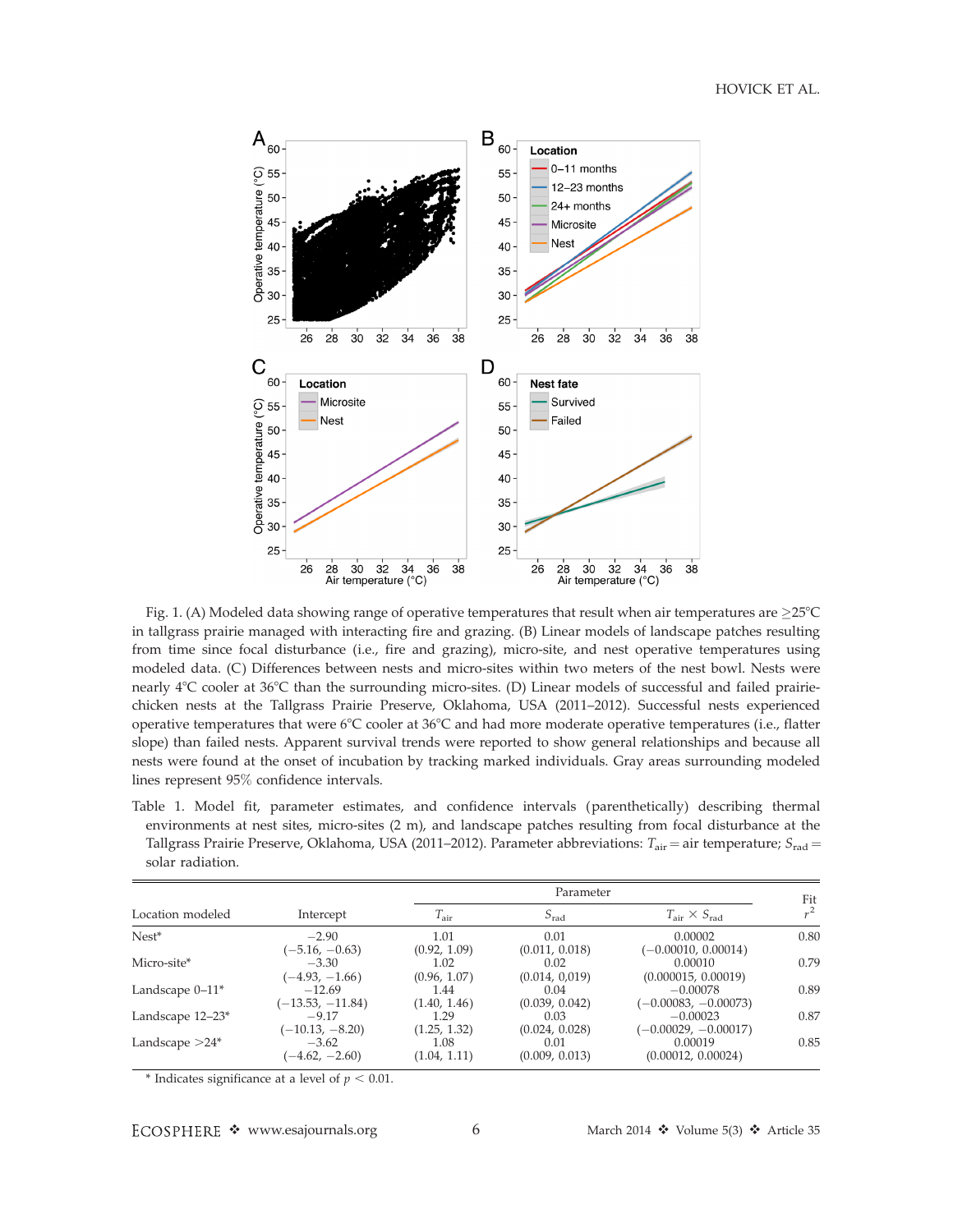| Table 2. Operative temperature recorded at Greater   |
|------------------------------------------------------|
| Prairie-chicken (Tympanuchus cupido) nest sites and  |
| micro-sites (2 m) at the Tallgrass Prairie Preserve, |
| Oklahoma, USA, from May to July in 2011 and 2012.    |

| Location                                     | Mean $(^{\circ}C)$               | SE.                          | Range $(^{\circ}C)$                                          |
|----------------------------------------------|----------------------------------|------------------------------|--------------------------------------------------------------|
| Micro 1<br>Micro 2<br>Micro 3<br><b>Nest</b> | 27.62<br>28.17<br>27.50<br>26.64 | 0.12<br>0.12<br>0.12<br>0.10 | $5.40 - 64.24$<br>$6.62 - 65.79$<br>7.03-59.22<br>7.03-57.24 |

3B). Also, similar to vegetation parameters at nest sites, vegetation height was significantly taller at prairie-chicken loafing sites when compared to micro-sites within 2 m while all other vegetation parameters were similar  $(F_{1, 142} = 5.03, p < 0.05)$ .

Average hourly operative temperatures at nest sites were much cooler than other environments across the landscape (Fig. 4). In fact, during peak daytime heat nests have an operative temperature  $3-6^{\circ}$ C cooler than the surrounding environment, and perhaps more importantly, nests only exceed an assumed hyperthermic threshold (i.e.,  $39^{\circ}$ C operative temperature) for  $\leq$ 1 hour while other environments exceeded this threshold for  $>4$  hours (Fig. 4).

Modeling of long term, on-site temperature data (1994–2012) showed that during the warmest week of the breeding season prairie-chickens experience  $\sim$ 27 hours of temperatures exceeding 31°C. The addition of projected temperature increases using the PCM and Hadley high emissions scenarios for the end of the century suggested that prairie-chickens will experience 54 and 113 hours at temperatures  $>31^{\circ}C$ , respectively (Fig. 5). If projected climate change scenarios are correct, prairie-chickens in the southern Great Plains will experience a 2–4-fold increase in the amount of thermal stress during peak summer temperatures than they have experienced over the last two decades.

## **DISCUSSION**

It has long been recognized that temperature plays a central role in ecology (Begon et al. 2006), yet research in this arena is lacking relative to other aspects of ecology. These results elevate our



Fig. 2. Vegetation characteristics (±SE) measured at nest sites and micro-sites at the Tallgrass Prairie Preserve, Oklahoma, USA (2011–2012).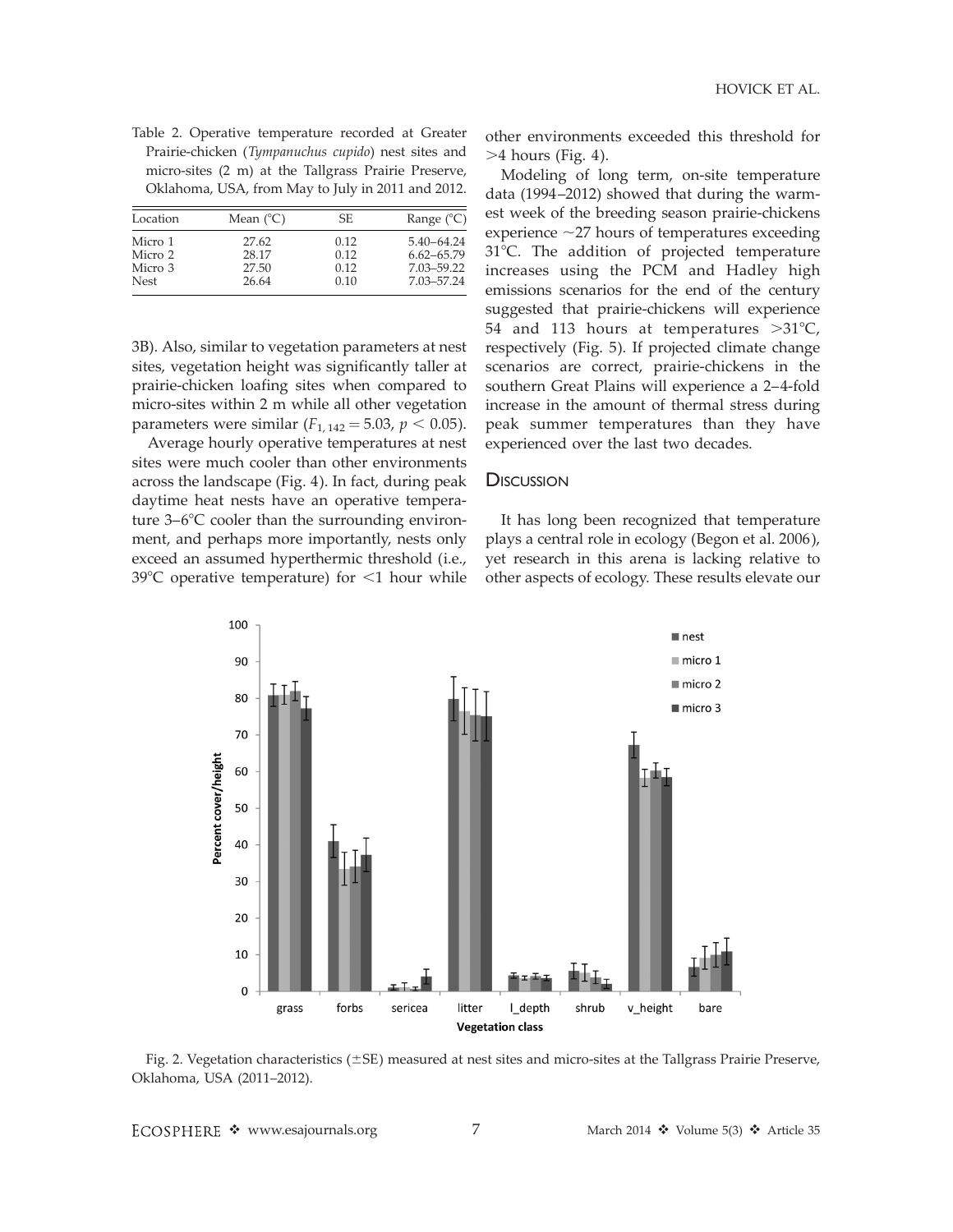HOVICK ET AL.



Fig. 3. (A) Linear model of operative temperature as a function of air temperature at mid-July loafing sites and surrounding micro-sites of Greater Prairie-chickens. (B) Average hourly operative temperature at loafing sites and the surrounding micro-sites during mid-July at the Tallgrass Prairie Preserve, Oklahoma, USA (2011–2012). Gray areas surrounding modeled lines represent 95% confidence intervals.

understanding of the importance of heterogeneity of thermal environments across multiple scales and demonstrate the importance of understanding habitat heterogeneity from a thermal perspective in the face of climate change. Moreover, they expose the thermal variability of



tallgrass prairie with restored ecological processes, show that reproduction of imperiled grouse are correlated with thermal properties, and illustrate the complexity of thermal environments



Fig. 4. Average hourly daytime operative temperature for the landscape (separated as patches resulting from time since focal disturbance), micro-sites, and nests at the Tallgrass Prairie Preserve, Oklahoma, USA (2011–2012). The dotted line represents a hyperthermic threshold  $(39^{\circ}C)$  at which prairie grouse potentially become hyperthermic (i.e., physically incapable of dissipating heat) and must seek a cooler environment.

Fig. 5. Thermal stress on incubating females measured as the number of hours/week that exceeds  $31^{\circ}$ C air temperature. Bars represent the long term mean temperatures from 1 May–15 July for 1994–2012  $(\pm SE)$ , and the projected stress on hens as determined by the high emissions end-of-century scenarios for the Hadley and PCM climate projection models. We used 31°C because it represents the best published estimate at which gallinaceous birds are reported to exhibit thermal stress (i.e., gular fluttering).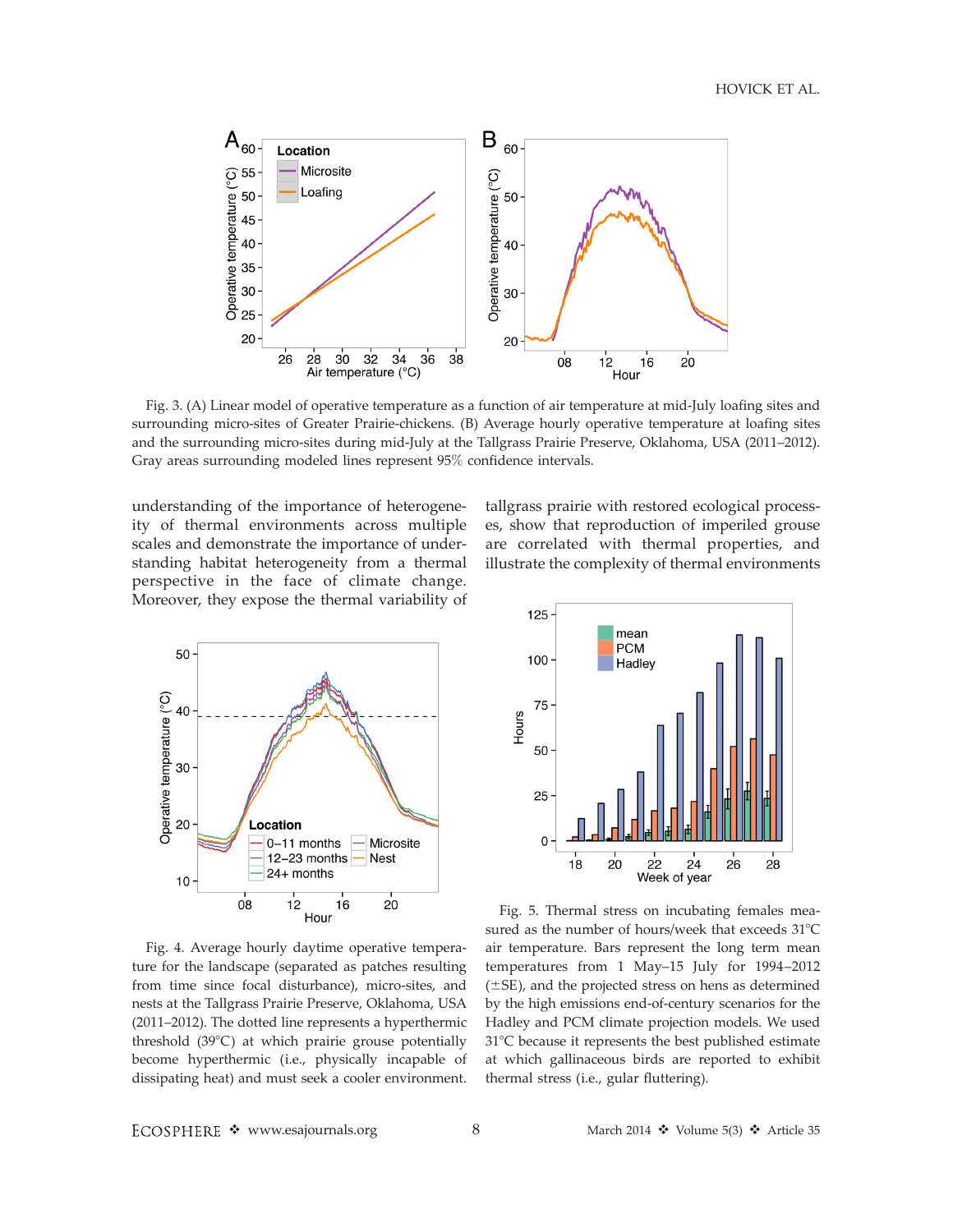in plant communities that are often viewed as structurally simplistic (i.e., grasslands). Our findings may have profound implications when considered in the context of projected temperature increases resulting from climate change and the widespread management paradigm that focuses on uniform, moderate disturbance rather than a shifting mosaic comprised of patches with highly variable amounts of disturbance (Holecheck et al. 2004, Fuhlendorf et al. 2012). Furthermore, our findings indicate that thermal variation can occur at fine scales, but that thermal variation at multiple scales is maximized by varying focal disturbance across broad scales (Fig. 1A).

Maintaining structural variation for thermal refugia is going to be one of the most necessary landscape functions if native fauna are going to persist, and thermal refugia is only enabled by high local heterogeneity of the microclimate which allows the decoupling of local from regional environments (Dobrowski 2011, Keppell and Wardell-Johnson 2012). A comparison of long term climatic data and projected temperatures showed a 2–4-fold increase in the number of hours exceeding suggested thermal stress levels (i.e.,  $31^{\circ}$ C) during the hottest week of the breeding season (Fig. 5). This supports the claim that the importance of microclimate refugia will increase with climate change (Suggitt et al. 2011), and emphasizes our need to understand thermal environments to improve conservation efforts. Maximizing sites for thermal refuge during extreme heat events will be necessary if grouse populations in southern regions of the United States are going to persist in light of climate projections.

This study demonstrates that habitat selection can be viewed through the lens of thermal environments and that landscapes function to moderate temperature regimes. As we hypothesized, prairie-chickens constructed nests in cooler environments relative to the surrounding landscape. It has been reported that egg temperatures  $>38^{\circ}$ C may kill embryos if exposed for prolonged periods and that the eggs of most species can withstand exposure up to  $41^{\circ}$ C for short intervals (Webb 1987). Therefore, at some level it is necessary for prairie-chickens to select nesting areas that minimize thermal loads if eggs are to maintain viability, and it appears that they are capable of doing this at fine spatial scales (i.e.,

within 2 m; Fig. 1C). Moreover, we found significantly taller vegetation around nest sites and nests that survived were in cooler environments than nests that failed to survive likely because amelioration of adverse environmental conditions on eggs, young, and incubating adults can greatly improve nesting success (Webb and King 1983, Walsberg 1985). Research from the southwestern United States found that ground nesting species declined by 12% following late summer heat waves and that ground-nesting species were more sensitive to thermal extremes than other avifauna (Albright et al. 2010). It has been hypothesized that increased temperatures result in higher predation rates because of increased activity in nest predators such as snakes (Morrison and Bolger 2002), or prolonged thermal stress may force incubating females to leave the nest site more frequently thereby increasing the opportunity for predators to detect nest locations.

Mid-day loafing sites of prairie-chickens were cooler than random sites within 2 m of prairiechicken locations, and vegetation at prairiechicken locations was taller than areas nearby. Northern Bobwhite showed similar hyperthermic avoidance behavior when selecting mid-day coverts in Texas by using areas of greater vegetation growth (Guthery et al. 2005), and Lesser Prairie Chickens (Tympanuchus pallidicinctus) in Oklahoma and New Mexico selected areas that were more exposed during cool seasons and less exposed during warm seasons, presumably to thermoregulate through more or less exposure to solar radiation (Larson et al. 2013). Separating thermal habitat selection from predator avoidance behavior is highly confounded and complicated as it appears that areas of greater biomass are used for both (Guthery et al. 2005), but it is not unlikely that predator avoidance and hyperthermic avoidance behavior are acting in synergy and that management practices focused on biomass retention would benefit populations by improving conditions for both. Limited evidence from this study suggests that survival at nest sites was not driven by differences in vegetation parameters (i.e., all  $p > 0.05$ ) between successful and unsuccessful nests, but there were significantly different thermal environments at nests that survived compared to those that did not, possibly indicating that thermal environments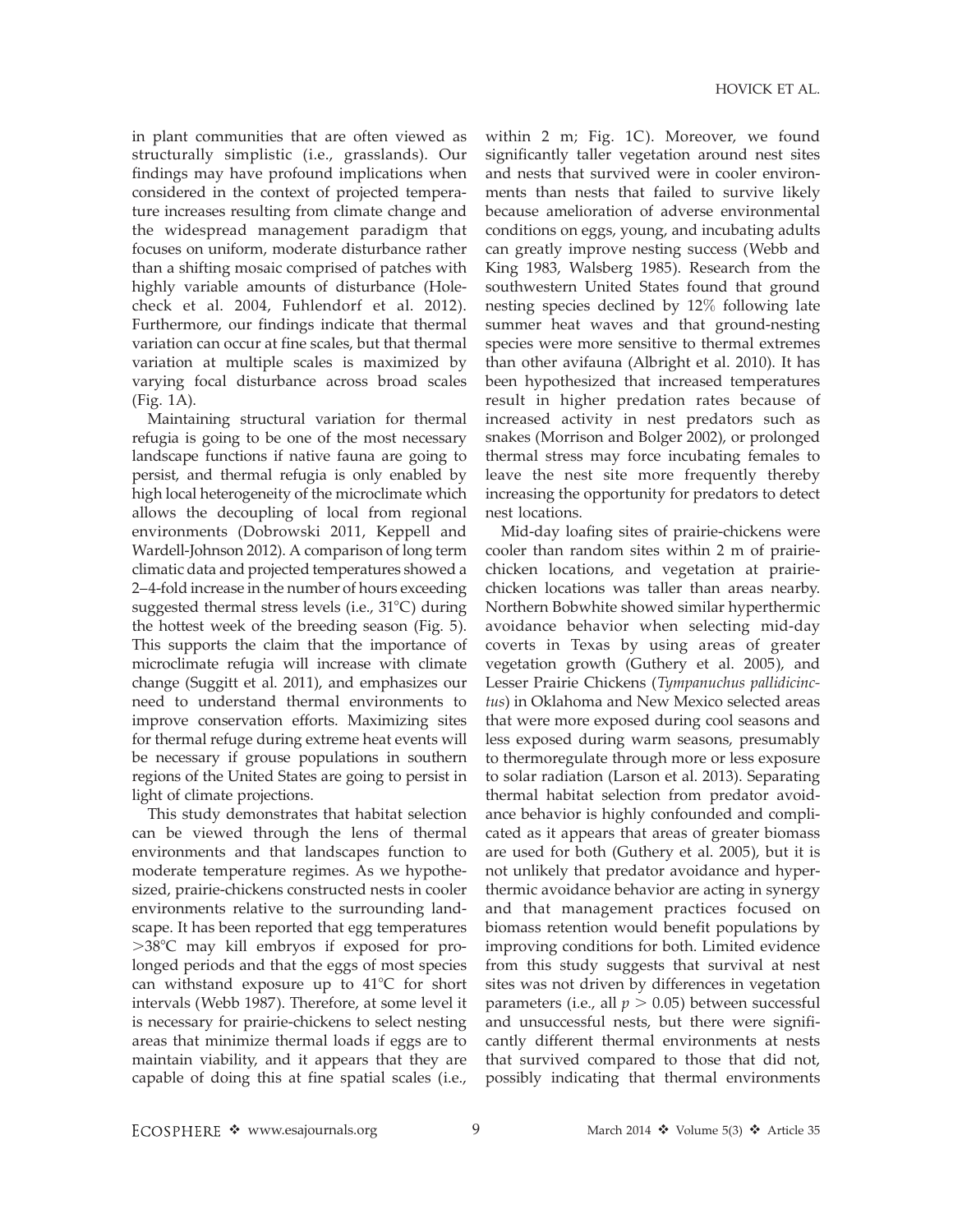are impacting survival and not concealment from predators per se (Fig. 1D).

Our findings emphasize two main points. First, they stress the importance of managing for heterogeneous landscapes that create a broad range of thermal environments because the implications for ecological consequences of global climate change (Martin 2001). Increasing the range of available thermal environments allows organisms to select for areas that improve thermal regulation and afford energy for other metabolic processes (Gabrielson et al. 1991). By improving our understanding of how disturbances impact thermal environments we can improve conservation efforts. Second, our research emphasizes the need for more investigation of thermal environments, particularly the effects of focal disturbances that directly impact above ground biomass in rangelands. A major focus of past research has operated under the assumption that biomass manipulations largely influence fauna as a result of predator avoidance (Guthery et al. 2005), and while this issue is largely confounded with thermal environments, we believe future research should emphasize the thermal aspect of ecology to determine the cues that fauna use in selection and how and when predator avoidance and thermal refugia act alone or in synergy to influence survival. Despite broadly recognizing the role of temperature (Begon et al. 2006), few studies actually investigate the role of temperature in determining habitat use or the dynamic interplay of thermal environments and natural disturbances. If we hope to conserve biodiversity as global changes become more extreme, it is necessary to take a proactive approach that maximizes species' opportunities for survival by recognizing a major role of landscapes is to function as a moderator of thermal extremes and it appears this is maximized by restoring ecological processes that create focal disturbance across broad scales.

## **ACKNOWLEDGMENTS**

We thank J. Lautenbach for assistance with data collection, and we recognize the hard work of B. Hamilton, T. Brown, and other personnel that manage the Tallgrass Prairie Preserve. This work was supported by funding from USDA-AFRI Managed Ecosystems grant #2010-85101-20457 and by the Oklahoma Agricultural Experiment Station.

## LITERATURE CITED

- Albright, T. P., A. M. Pidgeon, C. D. Rittenhouse, M. K. Clayton, C. H. Flather, P. D. Culbert, B. D. Wardlows, and V. C. Radeloff. 2010. Effects of drought on avian community structure. Global Change Biology 16:2158–2170.
- Allred, B. W., S. D. Fuhlendorf, D. M. Engle, and R. D. Elmore. 2011. Ungulate preference for burned patches reveals strength of fire-grazing interaction. Ecology and Evolution 1:132–144.
- Allred, B. W., S. D. Fuhlendorf, T. J. Hovick, R. D. Elmore, D. M. Engle, and A. Joern. 2013. Conservation implications of native and introduced ungulates in a changing climate. Global Change Biology 19:1875–1873.
- Anderson, R. C. 2006. Evolution and origin of the Central Grassland of North America: climate, fire, and mammalian grazers. Journal of the Torrey Botanical Society 133:626–647.
- Archibald, S., W. J. Bond, W. D. Stock, and D. H. K. Fairbanks. 2005. Shaping the landscape: fire-grazer interactions in an African savanna. Ecological Applications 15:96–109.
- Beaver, J. M., B. E. Olson, and J. M. Wraith. 1996. A simple index of standard operative temperature for mule deer and cattle in winter. Journal of Thermal Biology 21:345–352.
- Begon, M., C. R. Townsend, and J. L. Harper. 2006. Ecology: from individuals to ecosystems. Fourth edition. Blackwell, Malden, Massachusetts, USA.
- Both, C. and M. E. Visser. 2005. The effect of climate change on the correlation between avian life history traits. Global Change Biology 11:1606–1613.
- Brock, F. V., K. C. Crawford, R. L. Elliott, G. W. Cuperus, S. J. Stadler, H. L. Johnson, and M. D. Eilts. 1995. The Oklahoma Mesonet: a technical overview. Journal of Atmospheric and Oceanic Technology 12:5–19.
- Collins, S. L., and L. L. Wallace. 1990. Fire in North American tallgrass prairies. University of Oklahoma Press.
- Dawson, R. D., C. C. Lawrie, and E. L. O' Brien. 2005. The importance of microclimate variation in determining size, growth and survival of avian offspring: Experimental evidence from a cavity nesting passerine. Oecologia 144:499–507.
- Dawson, T. P., S. T. Jackson, J. I. House, I. C. Prentice, and G. M. Mace. 2011. Beyond predictions: biodiversity conservation in a changing climate. Science 332:53–58.
- Dobrowski, S. Z. 2011. A climatic basis for microrefugia: the influence of terrain on climate. Global Change Biology 17:3150–3160.
- Dzialowski, E. M. 2005. Use of operative temperature and standard operative temperature models in thermal biology. Journal of Thermal Biology

ECOSPHERE \* www.esajournals.org 10 March 2014 \* Volume 5(3) \* Article 35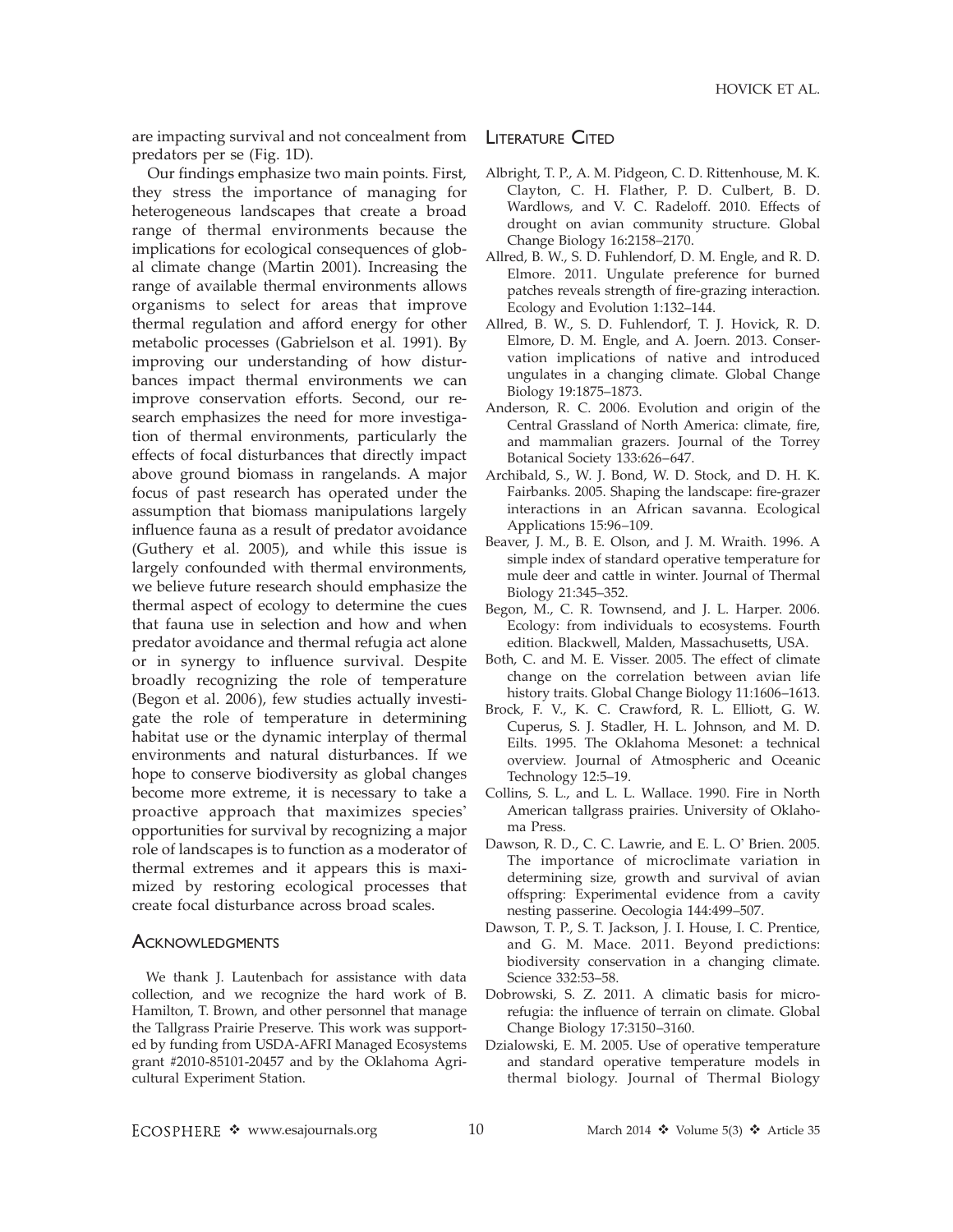30:317–334.

- Forrester, N. D., F. S. Guthery, S. D. Kopp, and W. E. Cohen. 1998. Operative temperature reduces habitat space for Northern Bobwhites. Journal of Wildlife Management 34:249–266.
- Fortin, D., J. Larochelle, and G. Gauthier. 2000. The effect of wind, radiation and body orientation on the thermal environment of Greater Snow Goose goslings. Journal of Thermal Biology 25:227–238.
- Fuhlendorf, S. D., D. M. Engle, R. D. Elmore, R. F. Limb, and T. G. Bidwell. 2012. Conservation of pattern and process: developing an alternative paradigm of rangeland management. Rangeland Ecology and Management 65:579–589.
- Fuhlendorf, S. D., D. M. Engle, J. D. Kerby, and R. G. Hamilton. 2009. Pyric herbivory: rewilding landscapes through the recoupling of fire and grazing. Conservation Biology 23:588–598.
- Fuhlendorf, S. D., W. C. Harrell, D. M. Engle, R. G. Hamilton, C. A. Davis, and D. M. Leslie, Jr. 2006. Should heterogeneity be the basis for conservation? Grassland bird response to fire and grazing. Ecological Applications 16:1706–1716.
- Gabrielsen, G. W., F. Mehlum, H. E. Karlsen, O. Andersen, and H. Parker. 1991. Energy cost during incubation and thermoregulation in the female Common Eider, Somateria mollissima. Norsk Polarinstitutt Skrifter 195:51–62.
- Gloutney, M. L. and B. G. Clark. 1997. Nest-site selection by Mallards and Blue-winged Teal in relation to microclimate. Auk 114:381–395.
- Guthery, F. S., T. B. Doerr, and M. A. Taylor. 1981. Use of a profile board in sand shinnery oak communities. Journal of Rangeland Management 34:157–15.
- Guthery, F. S., A. R. Rybak, S. D. Fuhlendorf, T. L. Hiller, S. G. Smith, W. H. Puckett, Jr., and R. A. Baker. 2005. Aspects of the thermal ecology of Northern Bobwhites in north Texas. Wildlife Monographs 159:1–36.
- Hamilton, R. G. 2007. Restoring heterogeneity on the Tallgrass Prairie Preserve: applying the fire–grazing interaction model. Pages 163–169. in Proceedings of the 23rd Tall Timbers Fire Ecology Conference: Fire in Grassland and Shrubland Ecosystems, Tallahassee, Florida, USA.
- Hertz, P. E., L. J. Fleishman, and C. Armsby. 1994. The influence of light intensity and temperature on microhabitat selection in two Anolis lizards. Functional Ecology 8:720–729.
- Hoekstra, J. M., T. M. Boucher, T. H. Ricketts, and C. Roberts. 2005. Confronting a biome crisis: global disparities of habitat loss and protection. Ecology Letters 8:23–29.
- Holecheck, J. L., R. D. Pieper, and C. H. Herbel. 2004. Range management principles and practices. Pearson-Prentice-Hall, Upper Saddle River, New Jersey, USA.
- Johnsgard, P. A. 1983. The grouse of the world. University of Nebraska Press, Lincoln, Nebraska, USA.
- Keppell, G. and G. W. Wardell-Johnson. 2012. Refugia: keys to climate change management. Global Change Biology 18:2389–2391.
- Larson, L. C., C. L. Pruett, D. H. Wolfe, and M. A. Patten. 2013. Fine-scale selection of habitat by the Lesser Prairie-chicken. Southwestern Naturalist 58:135–149.
- Maclean, I. M. D. and R. J. Wilson. 2011. Recent ecological responses to climate change support predictions of high extinction risk. Proceedings of the National Academy of Sciences USA 108:12337– 12342.
- Martin, T. E. 2001. Abiotic vs. biotic influences on habitat selection of coexisting species: Climate change impacts? Ecology 82:175–188.
- Martin, T. E. 2007. Nest predation and nest sites: new perspectives on old patterns. BioScience 43:523– 532.
- Matala, M. M., L. Mehtatalo, R. Tillikainen, O.-P. Tikkanen, M. Maltamo, J. Pusenius, and P. Packalen. 2013. Moose (Alces alces) reacts to high summer temperatures by utilizing thermal shelter in boreal forests—an analysis based on airborne laser scanning of the canopy structure at moose locations. Global Change Biology. doi: 10.1111/gcb. 12405
- McNew, L. B., T. J. Preby, and B. K. Sandercock. 2012. Effects of rangeland management on the site occupancy dynamics of prairie-chickens in a protected prairie preserve. Journal of Wildlife Management 76:38–47.
- Morrison, S. A. and D. T. Bolger. 2002. Variation in a sparrow's reproductive success with rainfall: food and predator-mediated processes. Oecologia 133:315–324.
- Novacek, M. J. and E. E. Cleland. 2001. The current biodiversity extinction event: scenarios for mitigation and recovery. Proceedings of the National Academy of Sciences USA 98:5466–5470.
- Nudds, T. D. 1977. Quantifying the vegetative structure of wildlife cover. Wildlife Society Bulletin 5:113–117.
- O'Connor, M. P. 2000. Extracting operative temperatures from temperatures of physical models with thermal inertia. Journal of Thermal Biology 25:329– 343.
- Parmesan, C. and G. Yohe. 2003. A globally coherent fingerprint of climate change impacts across natural systems. Science 427:37–42.
- PIF [Partners in Flight Science Committee]. 2012. Species assessment database. Version 2012. http:// rmbo.org/pifassessment
- Pruett, C. L., M. A. Patten, and D. H. Wolfe. 2009. Avoidance behavior of prairie grouse: implications